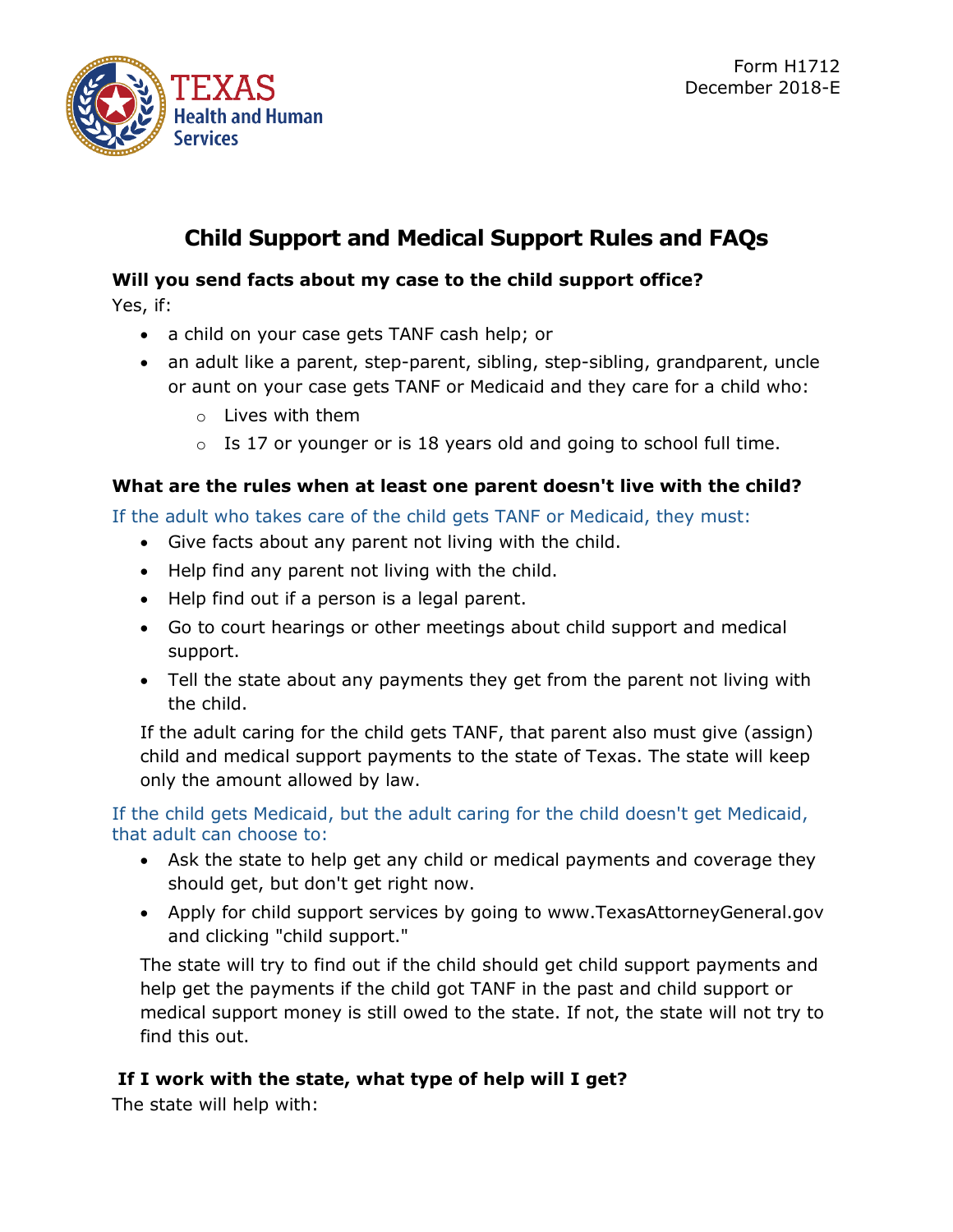- Finding a child's parent.
- Finding out if a person is a legal parent.
- Getting child support payments.
- Getting medical support payments.
- Finding out if the child can get some of the parent's benefits. For example, social security, military, veteran's benefits, health coverage, life insurance and inheritance).

## **What if I can't give the facts about a parent?**

If you aren't able to give us all the facts we need about a parent, you will need to show proof that you have a good reason (known as "good cause") to not give those facts.

Reasons you might not be able to give facts about a parent and the type of proof we need.

- The child was born because of rape or incest.
	- o Proof: Birth certificates, medical records or legal records.
- The child is in the process of being adopted or is adopted.
	- $\circ$  Proof: Court files or a written statement from the social services agency.
- You're afraid that giving us facts about someone could put you and the child in danger (physical emotional harm).
	- o Proof: A "Family Violence Exemption" from a family violence center.

#### **What happens after HHSC finds out I have a good reason to not give all the facts about a parent?**

- HHSC will not contact that parent without checking with you first.
- Your TANF and Medicaid benefits will not change.
- The state won't try to find that parent or confirm if a person is a legal parent (establish paternity).
- The state will not try to collect child or medical support.

## **What happens if I: (1) don't have a good reason for not giving facts about a parent or (2) don't work with the state on getting facts about a parent?**

- You won't be able to get TANF.
- You won't be able to get Medicaid.
- The child will still get Medicaid (if other program rules are met).